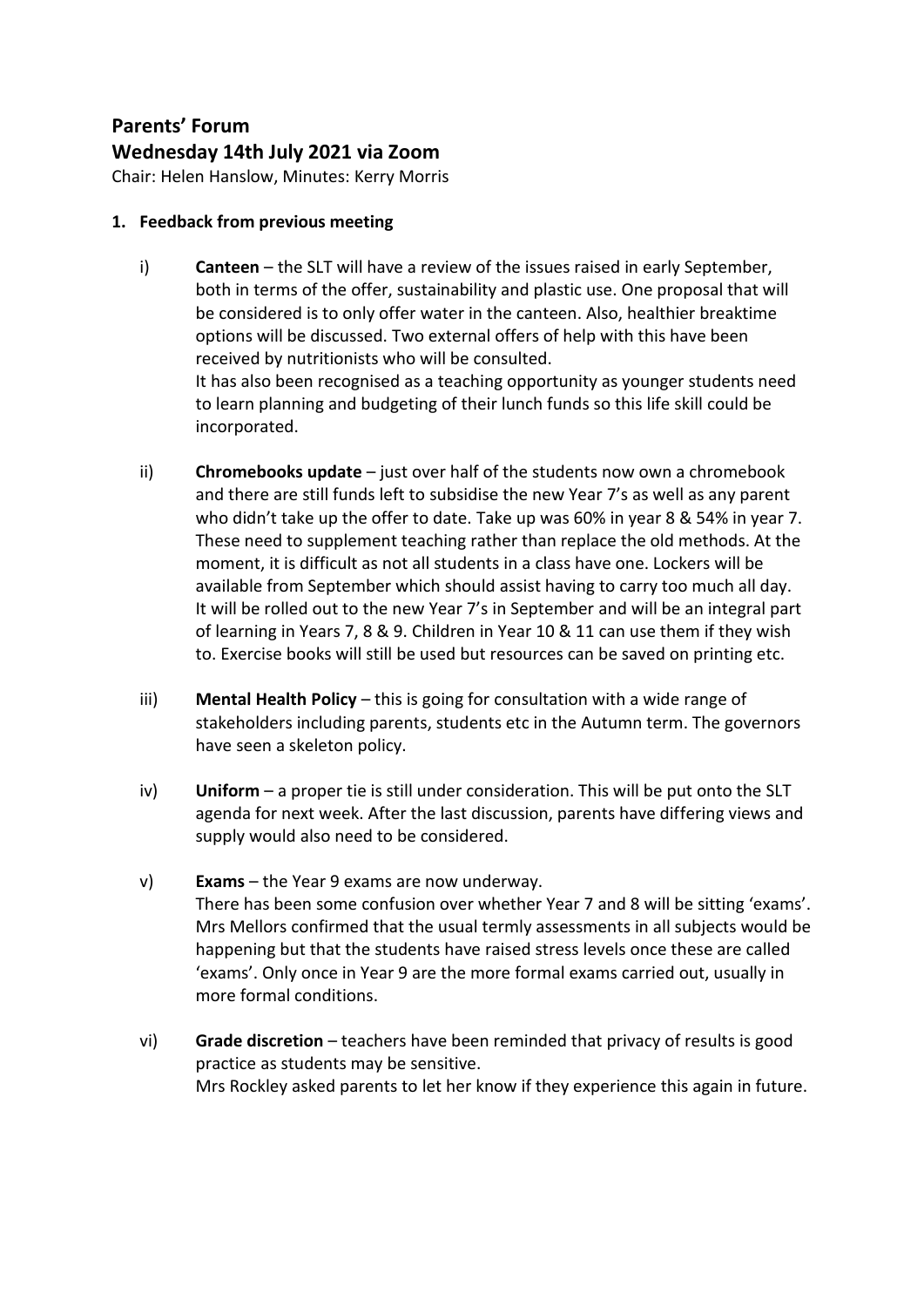## **2. Homework**

A parent with a child in year 8 commented that their child doesn't receive any homework and whilst this was agreed as the right process when the children were all home schooling, he still hasn't received any and therefore isn't developing healthy homework habits and also he isn't hitting his target grades so is missing the opportunity to close this gap. A routine of doing small amounts of homework regularly is needed.

Another parent said their child (year 8) has less homework than in year 7 but does get regular maths and science homework as well as finishing work not completed in class.

Mrs Mellors commented that consistency of homework being set was on the priority list as well as the presentation of written work and in September there would be a focus on this. There is a homework policy which is adequate but need to ensure that the policy is being implemented.

Mrs Rockley also explained that earlier in the year, the transfer of paper between students and teachers was minimised due to Covid and this has contributed to the decline in consistency. She agreed that little and often is the best idea.

Mrs Holling had, in the past, made a list of useful websites that could be used for homework if students/parents wanted extra resources. She will redistribute the list.

Another parent asked as to whether homework needs to be done by the child individually or is it acceptable for them to sit together and work through it to make sure the child understands the topic and enhances their learning. It had been suggested to her that some homework was assessed and hence she shouldn't have been facilitating. But without that help, the child would not have been able to do it on her own.

It was agreed that every child is different and assessments should mainly be done in the classroom. Gradually reducing support is usually beneficial but if the child needs the support to gain the knowledge and for the homework to be beneficial then it is best for that child to work together.

## **3. AOB**

i) **Diversity day –** are badges being given out?

There will be no badges. The day is supposed to be informative and factual. The school is conscious that children of certain faiths/beliefs may find it difficult.

ii) **Parents' evening** – a parent noted that they had only had a parents' evening with the tutor in both year 7 and year 8 and hence as their child starts year 9, they have not had the opportunity to have a face to face conversation with any of the subject teachers.

Mrs Mellors confirmed that normal parents' evenings were due to return next year. They are in the process of buying software so this can be done remotely if it can't be held face to face.

iii) **Newsletter** – a parent asked if the newsletter could be published on Microsoft Sway instead of in pdf to make it easier to read on a mobile phone. This is to be discussed with the Trust.